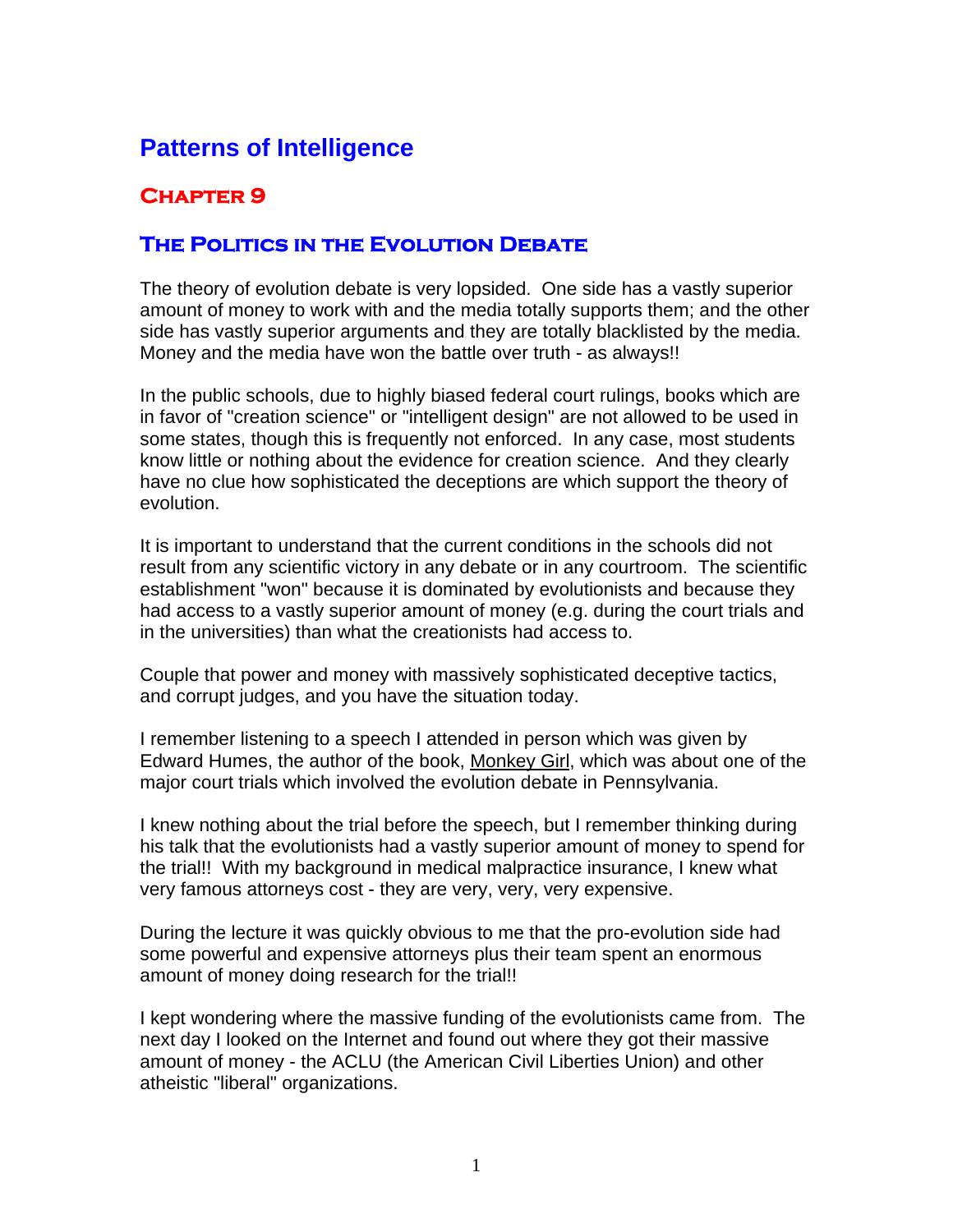The ACLU frequently defends atheism and evolution in court, such as the famous Scopes trial in Tennessee. The ACLU has access to unlimited amounts of money for these kinds of trials!!

But where the ACLU gets the bulk of its massive funding is carefully hidden behind a complex maze of layer after layer of secretive "charities" and "foundations." The ACLU is nothing but a front organization for the superwealthy who don't want to "get their hands dirty" by openly displaying their secret agendas to make massive amounts of money.

Much of the money to support the theory of evolution comes from owners of the pharmaceutical industry. For example, Rockefeller University gives large prizes for acceptable, pro-evolution, published articles. It was founded in 1901 by John D. Rockefeller, Sr. whose family continues to control huge blocks of the pharmaceutical industry. He died in 1937.

I assume the logic of the pharmaceutical industry families for funding the theory of evolution is that if people don't believe in God; then when they get sick, they will use prescription drugs rather than natural treatments, which are frequently called "alternative medicine."

The main "support" for the theory of evolution has nothing to do with science and it has everything to do with a combination of massive amounts of money (from those who contribute to the ACLU, major universities, other evolution "research," etc.), the total support of the media (which is owned by the ultra-rich), and a large number of highly sophisticated deception tactics, created by "scientists" who want money and to be adored by students and others.

Need I even mention the politicians and some judges who always seem to sellout to the highest bidder?

The synergistic marriage between money, politics and atheism is what has driven the massive amount of deception in the field of evolution. Because true scientific evidence is overwhelmingly against the theory of evolution (after 1953), the "team" of scientists who support evolution have had to revert to deception to create "evidence" for the theory of evolution.

In fact, the "victory" of the establishment for evolution, in the Pennsylvania trial I just mentioned, had absolutely nothing to do with superior scientific theories or superior scientific evidence. The creation scientists who defended creationism in the trial were very competent and were very well known. They were just outgunned by massive amounts of money and a blatantly corrupt judge who was probably carefully chosen for the trial!!

So hypothetically, if there were an honest, major scientific debate over the theory of evolution, who would win the debate?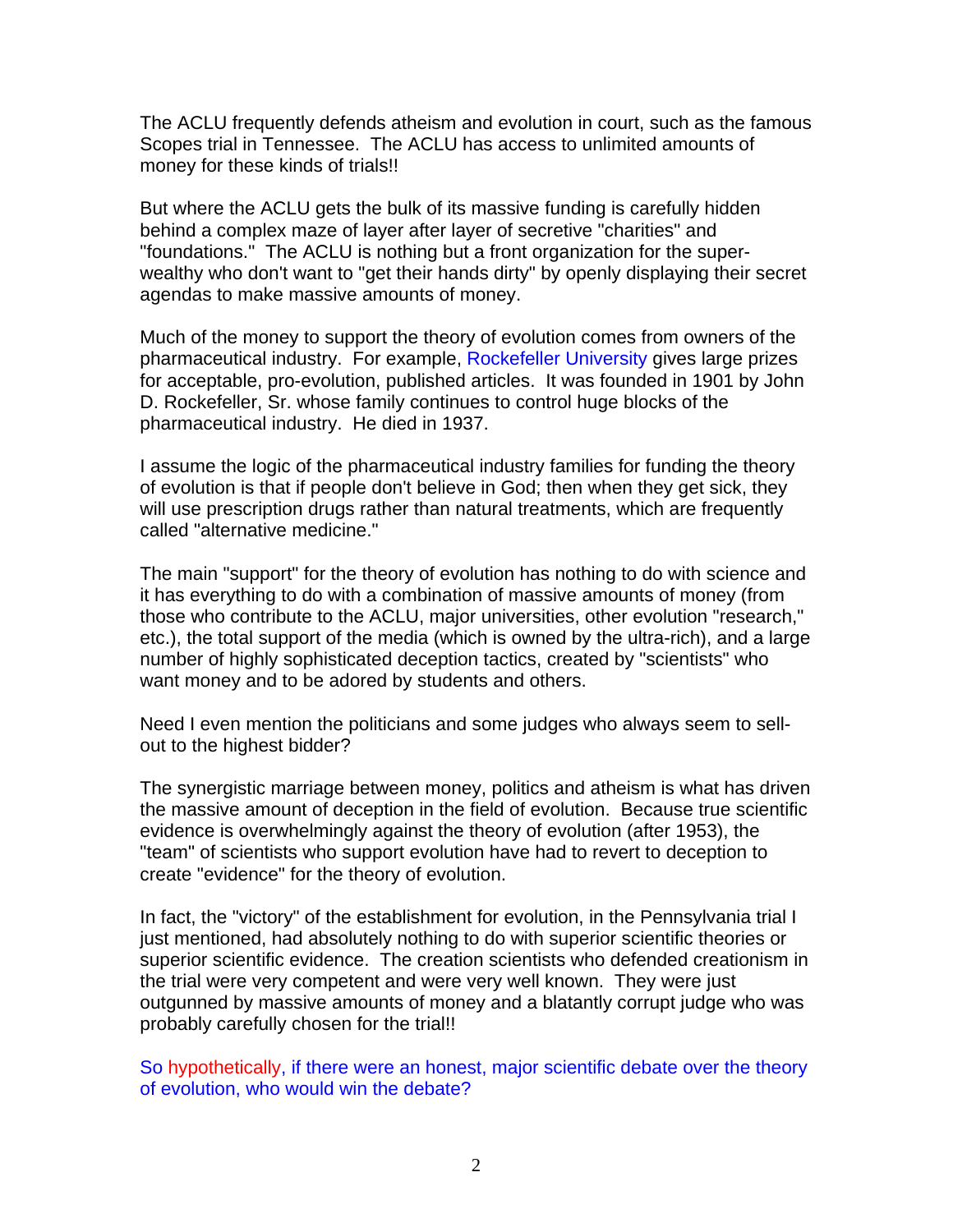The answer, as always, depends on the rules of engagement and who is on which team. If the "rules of the debate" were impartial, and if the best of the best from both sides were in the debate, and if money was not a controlling issue (i.e. if the "judges" had not been bought-out or carefully chosen), who would win the debate?

The fact is that the creation scientists would easily win by a gigantic margin!! In fact, the "debate" would be a total and complete slaughter.

That is really what this book is about. This book is a small peak into the massive, massive superior evidence that the creations scientists have at their disposal. This evidence is what mandates the massive deceptions of the evolutionists.

Evolutionists have absolutely no answers for the criticisms of the theory of evolution mentioned in this book!! That is why they have to use their power in the schools and media, their access to vastly superior amounts of money and their clever deceptions to get students to believe in the theory of evolution.

In fact, some time after DNA was discovered in 1953, the scientific establishment suddenly stopped debating issues which involved current technology (i.e. DNA) and they reverted back to debating with pre-DNA technology, such as looking at fossils, the old phylogenetic trees, "natural selection," etc.

They also reverted to using "tricky" terminology to give the appearance that evolution had scientific evidence. It will take the next *seven chapters* of this book to carefully unravel and explain the "tricky" definitions they use!!

Why did they have to revert to using tricky definitions? The reason was that scientists realized that the discovery of DNA totally destroyed their arguments and that they could not win any honest debate if DNA was discussed by someone who knew what they were talking about.

They are right as the reader will see below. That is why there will never be an honest debate. While they do occasionally discuss the mathematics of DNA, their mathematics are in the deceptive "gray area" of evidence and are far more tricky that substantive.

Thus, you will have to read this book to know why the theory of evolution is scientific nonsense and why the scientific establishment refuses to honestly debate.

It is important to understand that the theory of evolution debate topics should have changed after the discovery of DNA in 1953, meaning the origin of the DNA of each species should have been part of the debate. But many of the debate topics did not change because there is no scientific or mathematical way to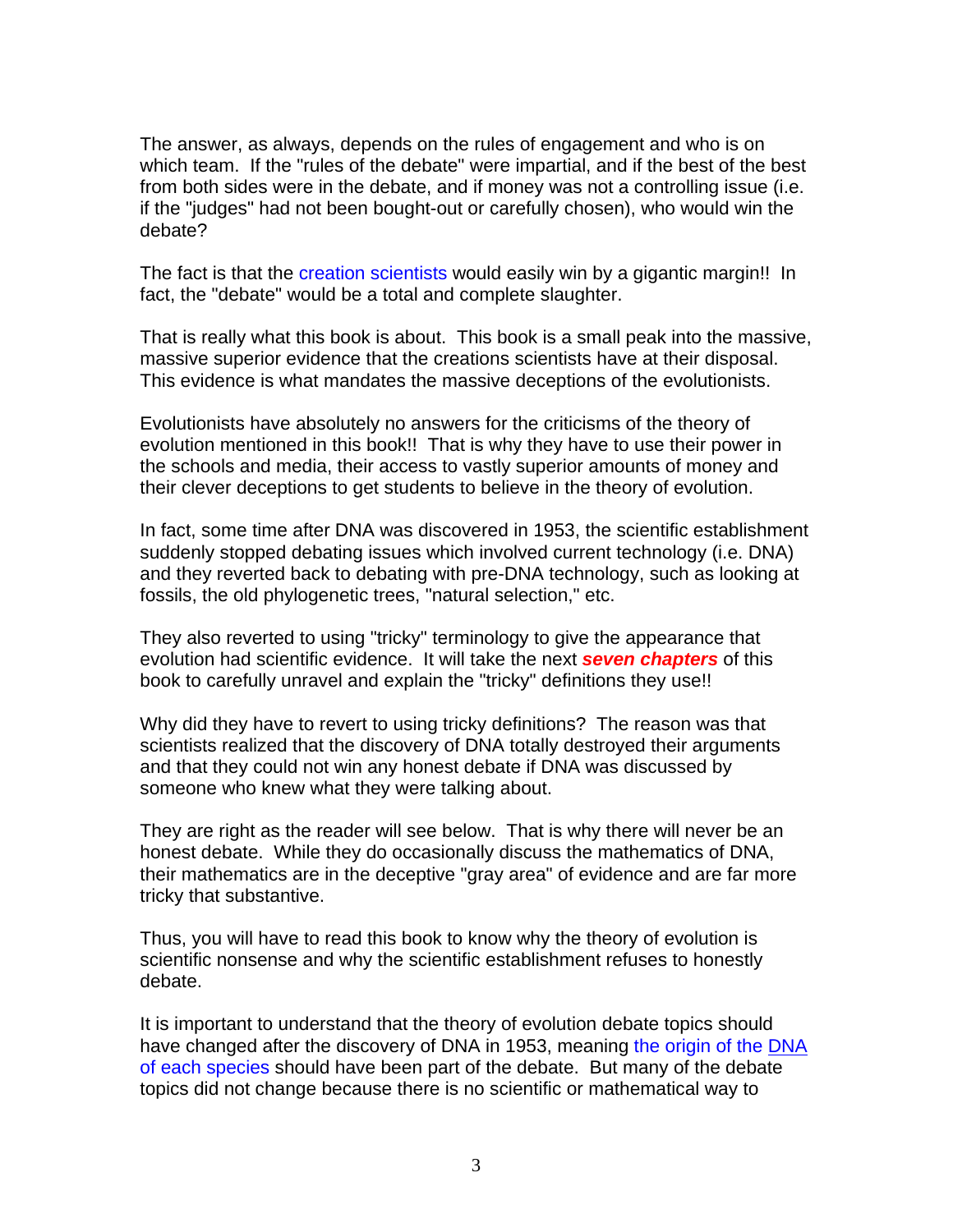explain where human DNA came from. When they do talk about DNA, they use a highly sophisticated array of statistical tricks and deceptive definitions.

Scientists have continued to develop incredibly sophisticated tactics and tricks of deception. But their arguments don't really prove anything and they still won't talk about honest statistical probabilities at the nucleotide level.

There is no possible way in this Universe the theory of evolution could be correct!! Not even a chance - as the reader will see!!

### **The Central Issue in the Evolution Debate**

The central issue in the evolution debate, and the issue upon which the entire theory of evolution rests, is this: "where did new genetic material (such as new genes for new species) come from, and specifically: where did human DNA come from?"

In other words, where did the unique genes, unique genetic algorithms and other unique sections of DNA come from which are unique to each and every species on this earth, particularly humans??

Evolutionists have no answers to these questions so they have had to revert to issues which distract attention away from the central issues and at the same time pretend they are discussing the key issues.

They have also had to resort to inventing clever definitions which deceive students so that the students will be distracted away from even thinking there might be something wrong with the theory of evolution!!

In truth, every law of statistics in the Universe would have to be shown to be invalid in order for the theory of evolution to be correct.

In other words, every law of statistics would have to be false in order for "new genetic material" to have been created by evolution. See Appendix B below as an example.

These laws of statistics, as well as the results of computer simulations, have not been shown to be invalid, they have just been ignored and the statistical problems have been buried.

For example, no computer program on earth is even remotely as sophisticated and complex as human DNA. Not even close. So computer simulations using computer programs to represent the making of new DNA should be a good testing ground to test the claims of the theory of evolution.